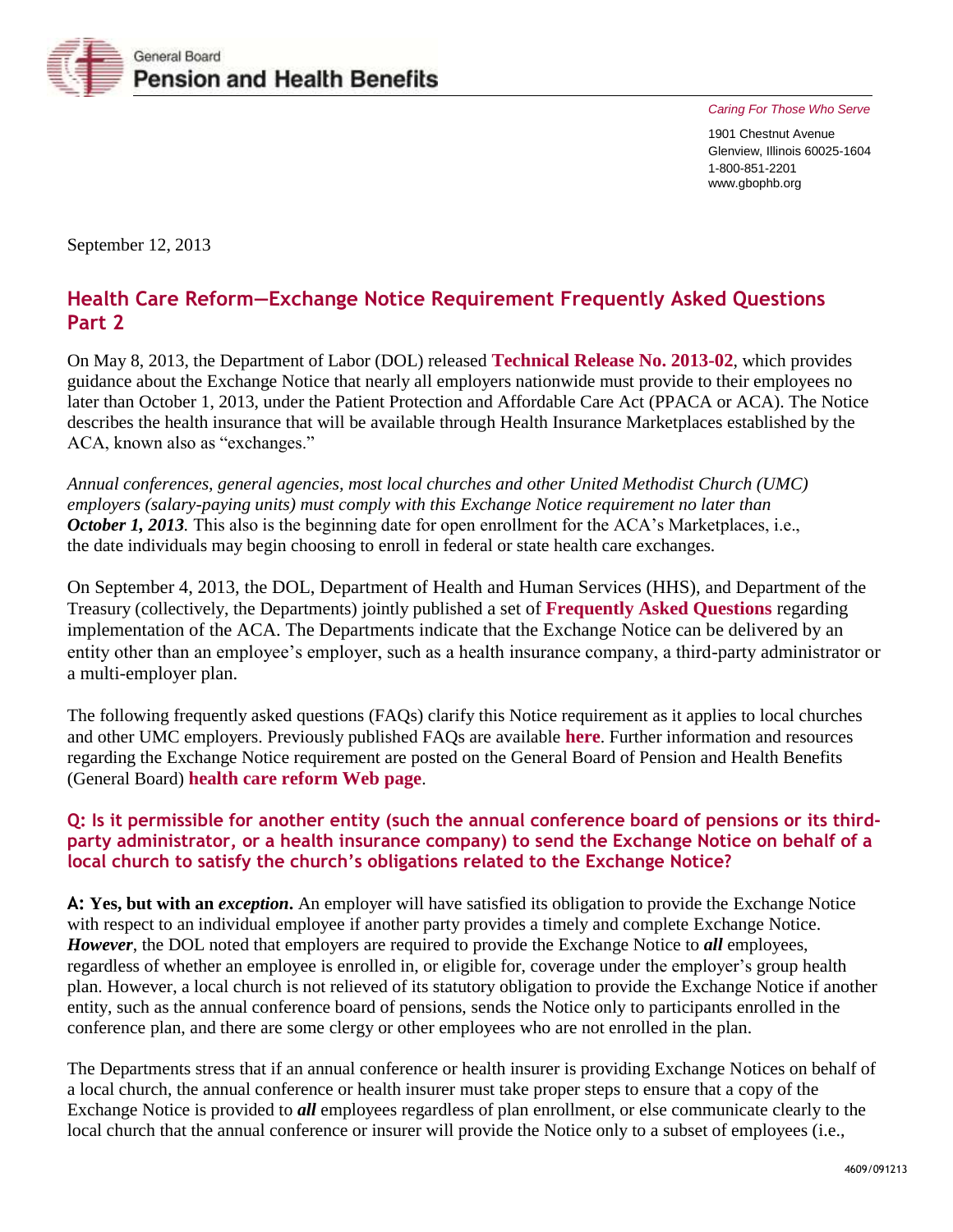employees enrolled in the plan) and advise the local church of its obligation to provide the Exchange Notice to all other employees (i.e., employees who are not enrolled in the plan).

**Q: Our local church's only employee is a retired pastor. The retired pastor's health benefits are provided through the annual conference group retiree health plan, with premiums paid by the annual conference, not the local church. Does the local church need to send the Exchange Notice to this pastor? If so, do we send the Notice version for employers that offer health plans to some, or the Notice version for employers that do not offer health plans?**

**A:** Very small churches may be exempt from the Fair Labor Standards Act (FLSA), which is the law through which the Exchange Notice requirement applies (the ACA amended the FLSA). You can read more about whether the FLSA applies to your church organization in the **[previously published FAQs](http://www.gbophb.org/assets/1/7/4606.pdf)**. **Please note if your organization is sending Exchange Notices:** If a pastor (or any other employee) is actively at work despite being "retired," he or she may be considered a current employee under the FLSA and should receive an Exchange Notice. If the local church does not provide a health plan for the pastor or any other employee, it should use the version of the Notice for employers that do not offer a plan. This would be the case if the retired pastor were covered in the annual conference Medicare supplement plan and the conference (and pastor) pays the premium i.e., the local church does not provide the coverage.

**Q: Our local church's only employee is a retired pastor. The retired pastor's health benefits are provided through a retiree medical plan exchange (such as Extend Health for Medigap and Medicare supplement plans), with funding to a health reimbursement arrangement (HRA) from the annual conference rather than the local church. Does the local church need to send the Exchange Notice to this pastor? If so, which version of the Notice should the local church send?**

**A:** As described above, a pastor or any other employee who is actively at work is considered a current employee under the FLSA—even if he or she is "retired"—and therefore should receive an Exchange Notice. If the local church does not provide a health plan for the pastor or any other employee, it should use the Notice version for employers that do not offer a plan. This would be the case where the annual conference provides an HRA or stipend for the retired pastor to purchase Medicare supplement coverage through an exchange or a private market.

# **Q: If a pastor serves a multipoint charge and each local church in the charge pays toward the pastor's salary, does each church need to send the Exchange Notice, or is a Notice from only one local church adequate? Is that answer different if the pastor receives a** *Form W-2* **from each local church versus a single** *W-2* **for the salary of the entire charge?**

**A:** If each local church pays some salary directly to the pastor and issues the pastor a *W-2*, then *each church* should provide the required Exchange Notice. If one local church or a charge office pays all salary and issues the *W-2* on behalf of the churches in the multipoint charge, then it would suffice if just that one church or charge office provides the Notice.

# **Q: What happens to a local church or other employer that fails to send the required Exchange Notice by October 1?**

**A:** It is unclear exactly what the consequences are for failure to deliver the Notice. However, in an **[FAQ](http://www.dol.gov/ebsa/faqs/faq-noticeofcoverageoptions.html)** published September 11, 2013, the DOL stated that there is no penalty or fine under the FSLA for employers for failure to deliver the Notice by October 1, 2013. However, failure to provide the Notice could subject the employer to investigation or a court order to provide the Notices. In addition, employees not receiving the Exchange Notice may have a private cause of action under the employment protections of the ACA against the employer failing to provide the Notice, for interfering with his or her receipt of tax credits and other benefits under the ACA.